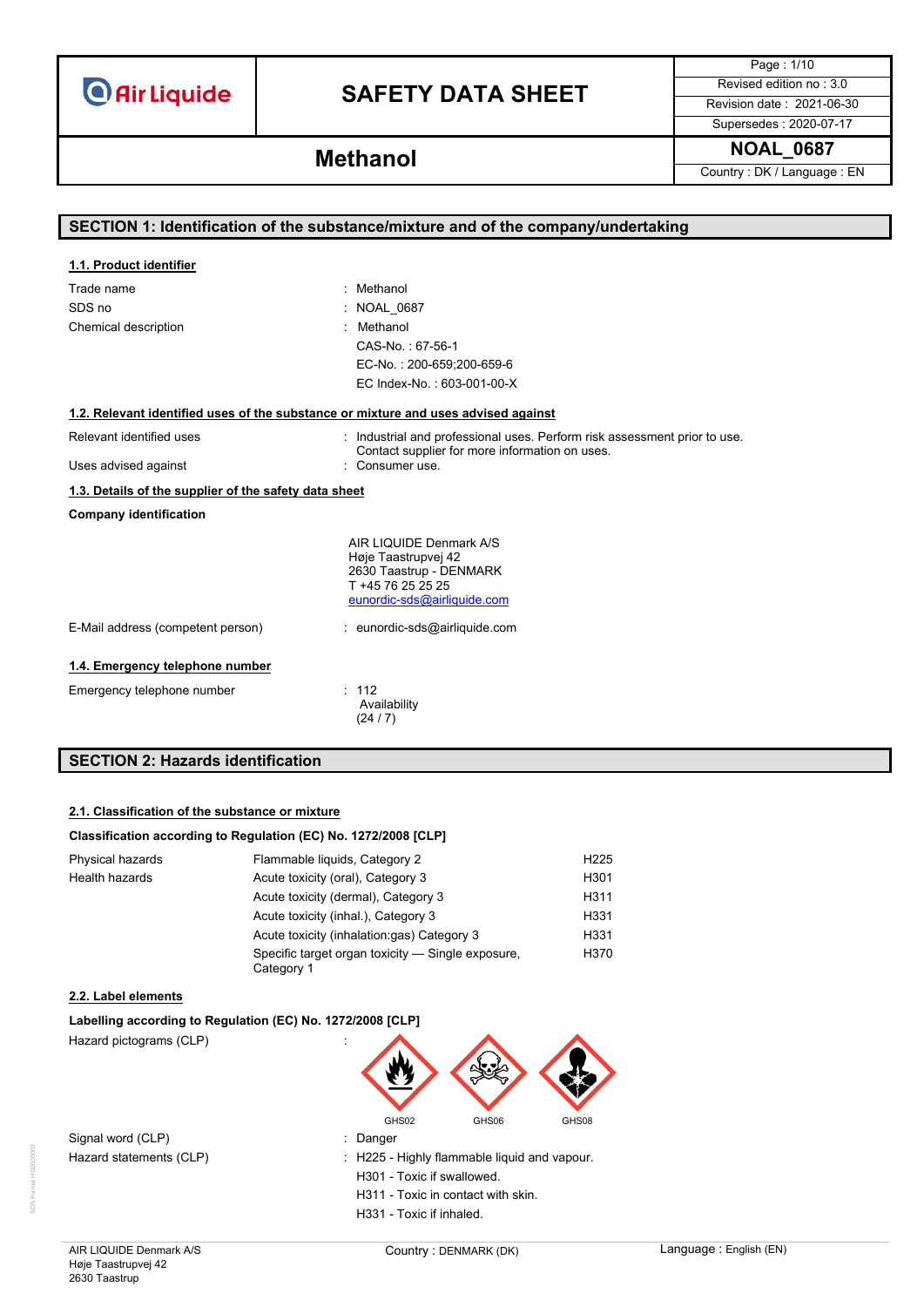

Page : 2/10 Supersedes : 2020-07-17

Country : DK / Language : EN

# **NOAL\_0687 Methanol**

H370 - Causes damage to organs.

#### **2.3. Other hazards**

: None.

## **SECTION 3: Composition/information on ingredients**

#### **3.1. Substances**

| Name     | <b>Product identifier</b>                                                      | Composition [V-%]: | <b>Classification according to</b><br><b>Regulation (EC) No. 1272/2008 [CLP]</b>                                                                                            |
|----------|--------------------------------------------------------------------------------|--------------------|-----------------------------------------------------------------------------------------------------------------------------------------------------------------------------|
| Methanol | (CAS-No.) 67-56-1<br>(EC-No.) 200-659;200-659-6<br>(EC Index-No.) 603-001-00-X | 100                | Flam. Lig. 2, H225<br>Acute Tox. 3 (Oral), H301<br>Acute Tox. 3 (Dermal), H311<br>Acute Tox. 3 (Inhalation), H331<br>Acute Tox. 3 (Inhalation:gas), H331<br>STOT SE 1, H370 |

*Contains no other components or impurities which will influence the classification of the product.*

: Not applicable. **3.2. Mixtures**

# **SECTION 4: First aid measures**

#### **4.1. Description of first aid measures**

| - Inhalation                                                                                                 | : Remove victim to uncontaminated area wearing self contained breathing apparatus. Keep<br>victim warm and rested. Call a doctor. Perform cardiopulmonary resuscitation if breathing<br>stopped. |  |  |
|--------------------------------------------------------------------------------------------------------------|--------------------------------------------------------------------------------------------------------------------------------------------------------------------------------------------------|--|--|
| - Skin contact                                                                                               | : Adverse effects not expected from this product.                                                                                                                                                |  |  |
| - Eye contact                                                                                                | : Adverse effects not expected from this product.                                                                                                                                                |  |  |
| - Ingestion                                                                                                  | : Ingestion is not considered a potential route of exposure.                                                                                                                                     |  |  |
| 4.2. Most important symptoms and effects, both acute and delayed                                             |                                                                                                                                                                                                  |  |  |
|                                                                                                              | Refer to section 11                                                                                                                                                                              |  |  |
| A A the disculsion of second computations of discuted in the colored second alternative state of a second of |                                                                                                                                                                                                  |  |  |

**4.3. Indication of any immediate medical attention and special treatment needed**

: Obtain medical assistance.

## **SECTION 5: Firefighting measures**

| 5.1. Extinguishing media                                   |                                                                                                                                                                        |                                                                                                                                                                                               |
|------------------------------------------------------------|------------------------------------------------------------------------------------------------------------------------------------------------------------------------|-----------------------------------------------------------------------------------------------------------------------------------------------------------------------------------------------|
| - Suitable extinguishing media                             | : Water spray or fog.                                                                                                                                                  |                                                                                                                                                                                               |
| - Unsuitable extinguishing media                           | : Do not use water jet to extinguish.                                                                                                                                  |                                                                                                                                                                                               |
| 5.2. Special hazards arising from the substance or mixture |                                                                                                                                                                        |                                                                                                                                                                                               |
| Specific hazards                                           | Exposure to fire may cause containers to rupture/explode.                                                                                                              |                                                                                                                                                                                               |
| 5.3. Advice for firefighters                               |                                                                                                                                                                        |                                                                                                                                                                                               |
| Specific methods                                           | : Use fire control measures appropriate for the surrounding fire. Exposure to fire and heat<br>drainage systems.                                                       | radiation may cause gas receptacles to rupture. Cool endangered receptacles with water spray<br>jet from a protected position. Prevent water used in emergency cases from entering sewers and |
|                                                            | If possible, stop flow of product.                                                                                                                                     |                                                                                                                                                                                               |
|                                                            | Use water spray or fog to knock down fire fumes if possible.                                                                                                           |                                                                                                                                                                                               |
|                                                            | Move containers away from the fire area if this can be done without risk.                                                                                              |                                                                                                                                                                                               |
| Special protective equipment for fire fighters             | Wear gas tight chemically protective clothing in combination with self contained breathing<br>apparatus.                                                               |                                                                                                                                                                                               |
|                                                            | Standard EN 943-2: Protective clothing against liquid and gaseous chemicals, aerosols and<br>solid particles. Gas-tight chemical protective suits for emergency teams. |                                                                                                                                                                                               |
| AIR LIQUIDE Denmark A/S                                    | Country: DENMARK (DK)                                                                                                                                                  | Language: English (EN)                                                                                                                                                                        |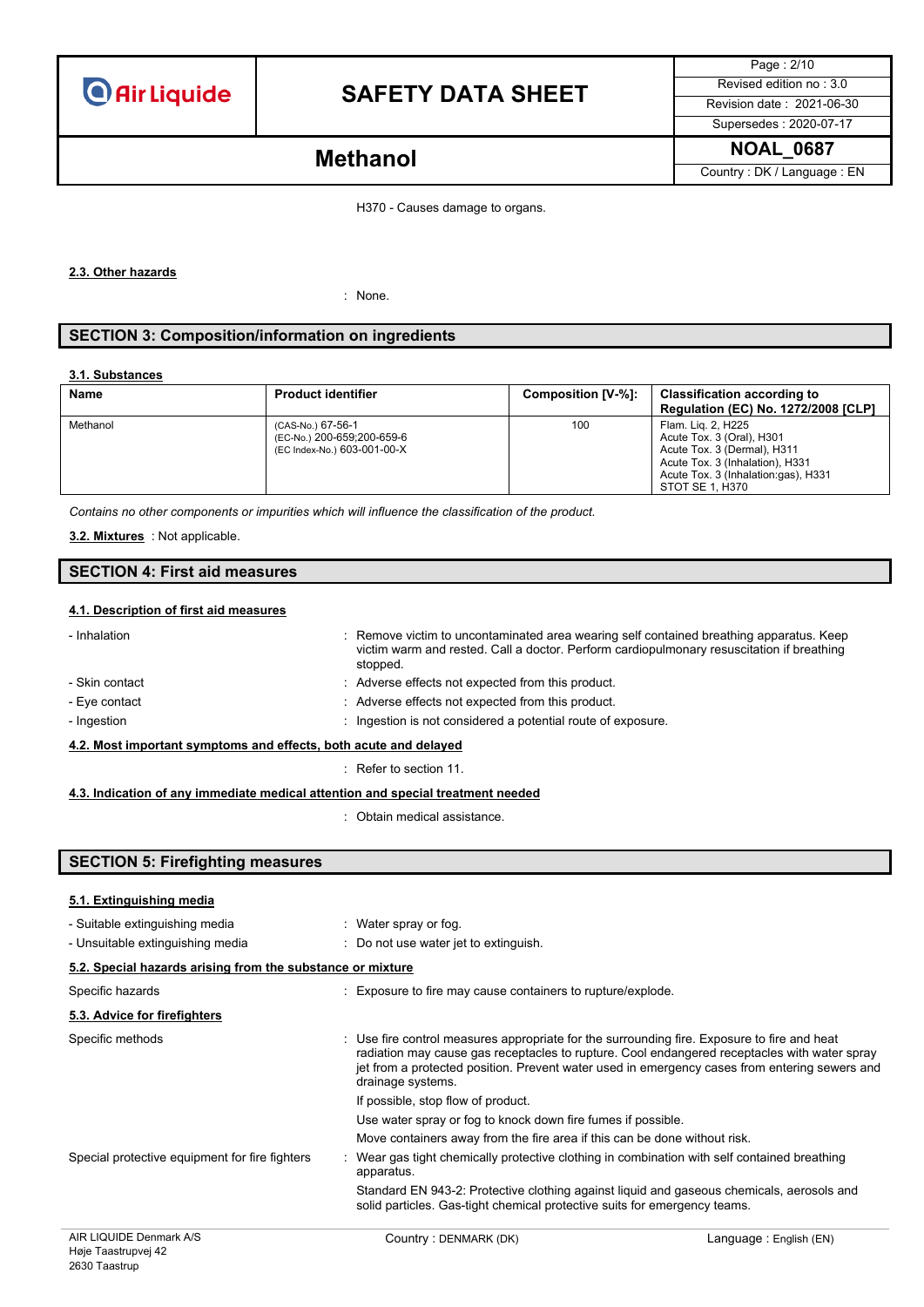**SECTION 7: Handling and storage**

# **SAFETY DATA SHEET** Revised edition no : 3.0

Page : 3/10 Supersedes : 2020-07-17

**NOAL\_0687 Methanol**

Country : DK / Language : EN

Standard EN 137 - Self-contained open-circuit compressed air breathing apparatus with full face mask.

| <b>SECTION 6: Accidental release measures</b>                            |                                                                                                       |  |  |  |
|--------------------------------------------------------------------------|-------------------------------------------------------------------------------------------------------|--|--|--|
| 6.1. Personal precautions, protective equipment and emergency procedures |                                                                                                       |  |  |  |
|                                                                          | : Try to stop release.                                                                                |  |  |  |
|                                                                          | Evacuate area.                                                                                        |  |  |  |
|                                                                          | Monitor concentration of released product.                                                            |  |  |  |
|                                                                          | Wear self-contained breathing apparatus when entering area unless atmosphere is proved to<br>be safe. |  |  |  |
|                                                                          | Ensure adequate air ventilation.                                                                      |  |  |  |
|                                                                          | Act in accordance with local emergency plan.                                                          |  |  |  |
|                                                                          | Stay upwind.                                                                                          |  |  |  |
| 6.2. Environmental precautions                                           |                                                                                                       |  |  |  |
|                                                                          | : Try to stop release.                                                                                |  |  |  |
| 6.3. Methods and material for containment and cleaning up                |                                                                                                       |  |  |  |
|                                                                          | : Ventilate area.                                                                                     |  |  |  |
| 6.4. Reference to other sections                                         |                                                                                                       |  |  |  |
|                                                                          | See also sections 8 and 13.                                                                           |  |  |  |

## AIR LIQUIDE Denmark A/S Country : DENMARK (DK) Country : DENMARK (DK) **7.1. Precautions for safe handling** Safe use of the product : Do not breathe gas. Avoid release of product into atmosphere. The product must be handled in accordance with good industrial hygiene and safety procedures. Only experienced and properly instructed persons should handle gases under pressure. Consider pressure relief device(s) in gas installations. Ensure the complete gas system was (or is regularily) checked for leaks before use. Do not smoke while handling product. Avoid exposure, obtain special instructions before use. Use only properly specified equipment which is suitable for this product, its supply pressure and temperature. Contact your gas supplier if in doubt. Installation of a cross purge assembly between the container and the regulator is recommended. Avoid suck back of water, acid and alkalis. Safe handling of the gas receptacle : Refer to supplier's container handling instructions. Do not allow backfeed into the container. Protect containers from physical damage; do not drag, roll, slide or drop. When moving cylinders, even for short distances, use a cart (trolley, hand truck, etc.) designed to transport cylinders. Leave valve protection caps in place until the container has been secured against either a wall or bench or placed in a container stand and is ready for use. If user experiences any difficulty operating valve discontinue use and contact supplier. Never attempt to repair or modify container valves or safety relief devices. Damaged valves should be reported immediately to the supplier. Keep container valve outlets clean and free from contaminants particularly oil and water. Replace valve outlet caps or plugs and container caps where supplied as soon as container is disconnected from equipment. Close container valve after each use and when empty, even if still connected to equipment. Never attempt to transfer gases from one cylinder/container to another.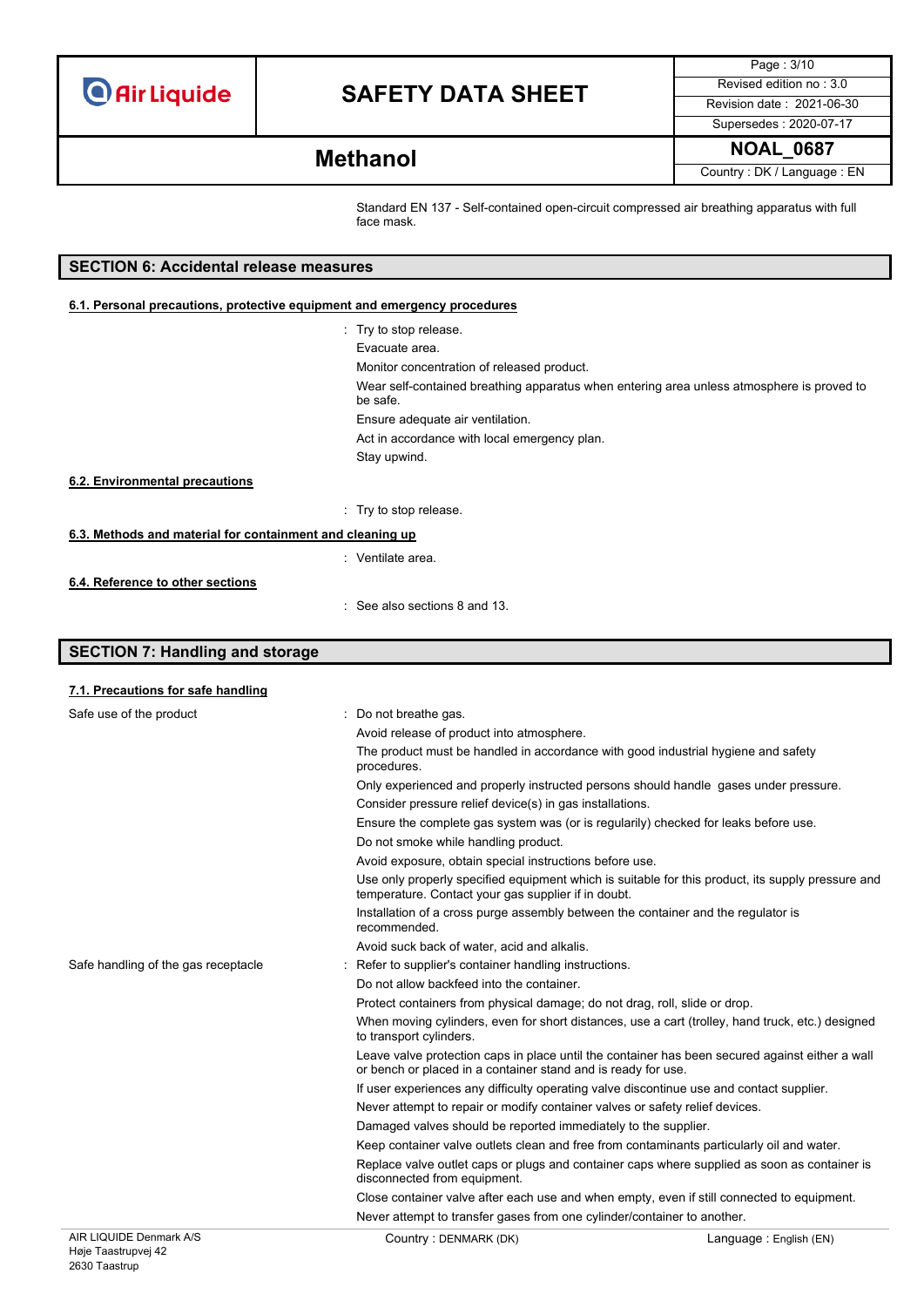# **SAFETY DATA SHEET** Revised edition no : 3.0

Page : 4/10 Supersedes : 2020-07-17

**NOAL\_0687 Methanol**

Country : DK / Language : EN

| Never use direct flame or electrical heating devices to raise the pressure of a container.                         |
|--------------------------------------------------------------------------------------------------------------------|
| Do not remove or deface labels provided by the supplier for the identification of the content of<br>the container. |
| Suck back of water into the container must be prevented                                                            |

Suck back of water into the container must be prevented.

Open valve slowly to avoid pressure shock.

### **7.2. Conditions for safe storage, including any incompatibilities**

- : Observe all regulations and local requirements regarding storage of containers.
	- Containers should not be stored in conditions likely to encourage corrosion.
	- Container valve guards or caps should be in place.

Containers should be stored in the vertical position and properly secured to prevent them from falling over.

Stored containers should be periodically checked for general condition and leakage.

Keep container below 50°C in a well ventilated place.

Store containers in location free from fire risk and away from sources of heat and ignition. Keep away from combustible materials.

**7.3. Specific end use(s)**

: None.

# **SECTION 8: Exposure controls/personal protection**

## **8.1. Control parameters**

| <b>Methanol (67-56-1)</b>                     |                                                               |
|-----------------------------------------------|---------------------------------------------------------------|
| <b>Denmark - Occupational Exposure Limits</b> |                                                               |
| Local name                                    | Methanol (Methylalkohol)                                      |
| Grænseværdi (8 timer) (mg/m <sup>3</sup> )    | $260 \text{ mg/m}^3$                                          |
| Grænseværdi (8 timer) (ppm)                   | $200$ ppm                                                     |
| Anmærkninger (DK)                             | E (betyder, at stoffet har en EF-grænseværdi); H (betyder, at |
|                                               | stoffet kan optages gennem huden)                             |

| AIR LIQUIDE Denmark A/S                                                   | Country: DENMARK (DK)                                                                                                                                                                                                                                                                                                              | Language: English (EN) |
|---------------------------------------------------------------------------|------------------------------------------------------------------------------------------------------------------------------------------------------------------------------------------------------------------------------------------------------------------------------------------------------------------------------------|------------------------|
| - Other                                                                   | : Wear safety shoes while handling containers.                                                                                                                                                                                                                                                                                     |                        |
|                                                                           | Standard EN 388 - Protective gloves against mechanical risk.                                                                                                                                                                                                                                                                       |                        |
| • Skin protection<br>- Hand protection                                    | : Wear working gloves when handling gas containers.                                                                                                                                                                                                                                                                                |                        |
|                                                                           | Standard EN 166 - Personal eye-protection - specifications.                                                                                                                                                                                                                                                                        |                        |
| • Eye/face protection                                                     | : Wear safety glasses with side shields.                                                                                                                                                                                                                                                                                           |                        |
|                                                                           | $\therefore$ A risk assessment should be conducted and documented in each work area to assess the risks<br>related to the use of the product and to select the PPE that matches the relevant risk. The<br>following recommendations should be considered:<br>PPE compliant to the recommended EN/ISO standards should be selected. |                        |
| 8.2.2. Individual protection measures, e.g. personal protective equipment |                                                                                                                                                                                                                                                                                                                                    |                        |
|                                                                           | Consider the use of a work permit system e.g. for maintenance activities.                                                                                                                                                                                                                                                          |                        |
|                                                                           | Gas detectors should be used when toxic gases may be released.                                                                                                                                                                                                                                                                     |                        |
|                                                                           | Ensure exposure is below occupational exposure limits (where available).                                                                                                                                                                                                                                                           |                        |
|                                                                           | Systems under pressure should be regularily checked for leakages.                                                                                                                                                                                                                                                                  |                        |
|                                                                           | Provide adequate general and local exhaust ventilation.<br>Product to be handled in a closed system.                                                                                                                                                                                                                               |                        |
| 8.2.1. Appropriate engineering controls                                   |                                                                                                                                                                                                                                                                                                                                    |                        |
| 8.2. Exposure controls                                                    |                                                                                                                                                                                                                                                                                                                                    |                        |
| PNEC (Predicted No-Effect Concentration)                                  | None available.                                                                                                                                                                                                                                                                                                                    |                        |
| DNEL (Derived-No Effect Level)                                            | None available.                                                                                                                                                                                                                                                                                                                    |                        |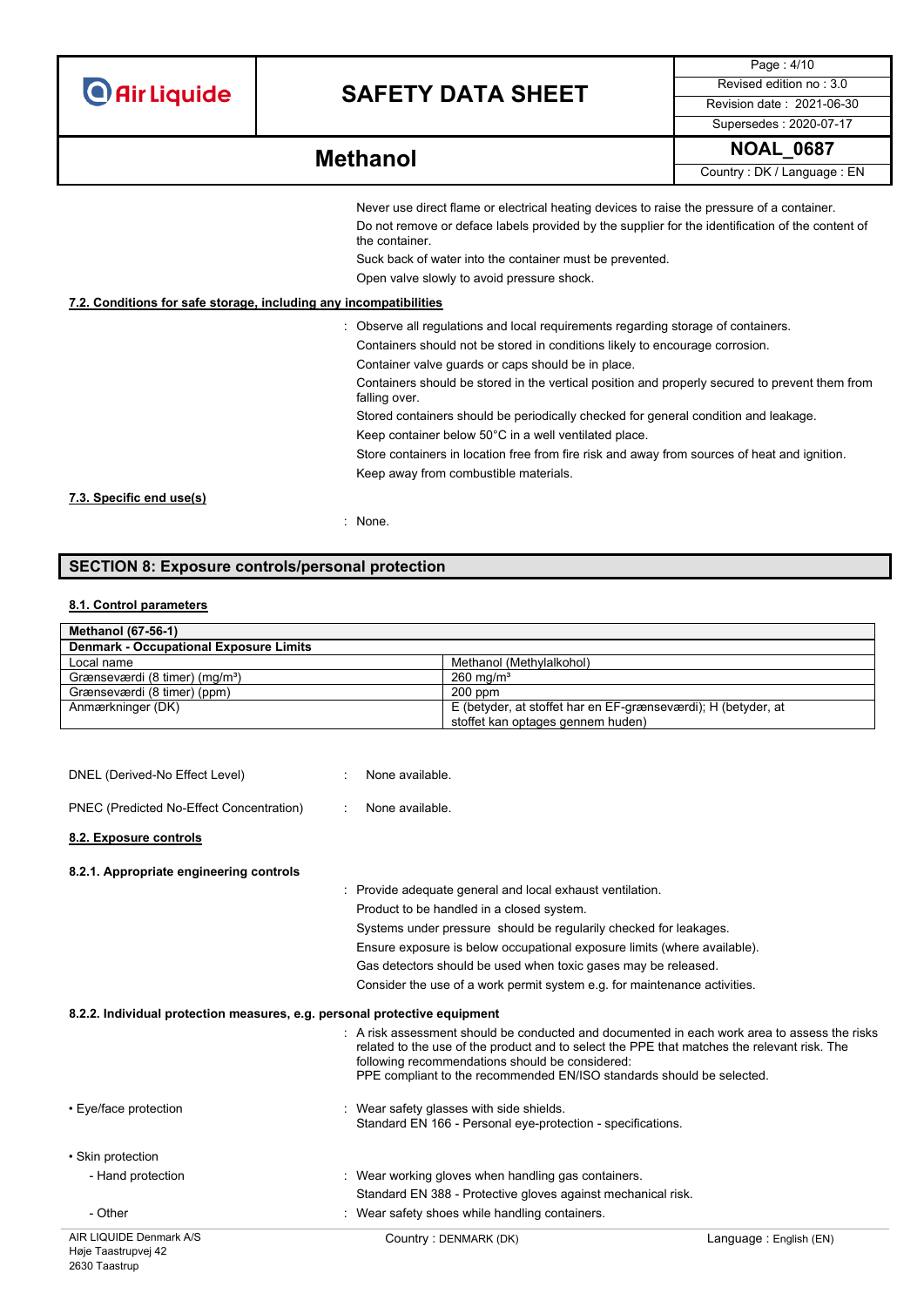# **SAFETY DATA SHEET** Revised edition no : 3.0

Page : 5/10 Supersedes : 2020-07-17

|                                        | Standard EN ISO 20345 - Personal protective equipment - Safety footwear.                                                                                                                                                                                                                                                                                                                                                                                                                                                                                                                                                                                                                                                                                                                                                                                                                                                        |
|----------------------------------------|---------------------------------------------------------------------------------------------------------------------------------------------------------------------------------------------------------------------------------------------------------------------------------------------------------------------------------------------------------------------------------------------------------------------------------------------------------------------------------------------------------------------------------------------------------------------------------------------------------------------------------------------------------------------------------------------------------------------------------------------------------------------------------------------------------------------------------------------------------------------------------------------------------------------------------|
| • Respiratory protection               | : Gas filters may be used if all surrounding conditions e.g. type and concentration of the<br>contaminant(s) and duration of use are known.<br>Use gas filters with full face mask, where exposure limits may be exceeded for a short-term<br>period, e.g. connecting or disconnecting containers.<br>Consult respiratory device supplier's product information for the selection of the appropriate<br>device.<br>Gas filters do not protect against oxygen deficiency.<br>Standard EN 14387 - Gas filter(s), combined filter(s) and standard EN136, full face masks.<br>Keep self contained breathing apparatus readily available for emergency use.<br>Self contained breathing apparatus is recommended, where unknown exposure may be<br>expected, e.g. during maintenance activities on installation systems.<br>Standard EN 137 - Self-contained open-circuit compressed air breathing apparatus with full<br>face mask. |
| • Thermal hazards                      | : None in addition to the above sections.                                                                                                                                                                                                                                                                                                                                                                                                                                                                                                                                                                                                                                                                                                                                                                                                                                                                                       |
| 8.2.3. Environmental exposure controls |                                                                                                                                                                                                                                                                                                                                                                                                                                                                                                                                                                                                                                                                                                                                                                                                                                                                                                                                 |
|                                        | : Refer to local regulations for restriction of emissions to the atmosphere. See section 13 for<br>specific methods for waste gas treatment.                                                                                                                                                                                                                                                                                                                                                                                                                                                                                                                                                                                                                                                                                                                                                                                    |

# **SECTION 9: Physical and chemical properties**

## **9.1. Information on basic physical and chemical properties**

# **Appearance**

| , ippourance                                    |                                                                       |
|-------------------------------------------------|-----------------------------------------------------------------------|
| Physical state at 20°C / 101.3kPa               | $:$ Liquid                                                            |
| Colour                                          | Colourless.                                                           |
| Odour                                           | Odourless.                                                            |
| Odour threshold                                 | Odour threshold is subjective and inadequate to warn of overexposure. |
| рH                                              | Not applicable for gases and gas mixtures.                            |
| Melting point / Freezing point                  | Not known.                                                            |
| Boiling point                                   | : Not known.                                                          |
| Flash point                                     | : Not applicable for gases and gas mixtures.                          |
| Evaporation rate                                | : Not applicable for gases and gas mixtures.                          |
| Flammability (solid, gas)                       | Non flammable.                                                        |
| <b>Explosive limits</b>                         | $6 - 36$ vol %                                                        |
| Vapour density                                  | Not applicable.                                                       |
| Relative density, liquid (water=1)              | No reliable data available.                                           |
| Relative density, gas (air=1)                   | Lighter or similar to air.                                            |
| Water solubility                                | : No reliable data available.                                         |
| Partition coefficient n-octanol/water (Log Kow) | : Not applicable for gas mixtures.                                    |
| Auto-ignition temperature                       | : Non flammable.                                                      |
| Decomposition temperature                       | : Not applicable.                                                     |
| Viscosity                                       | : No reliable data available.                                         |
| <b>Explosive properties</b>                     | : Not applicable.                                                     |
| Oxidising properties                            | : Not applicable.                                                     |
| 9.2. Other information                          |                                                                       |
| Molar mass                                      | : $32.04$ g/mol                                                       |
| Critical temperature [°C]                       | 239.35 °C                                                             |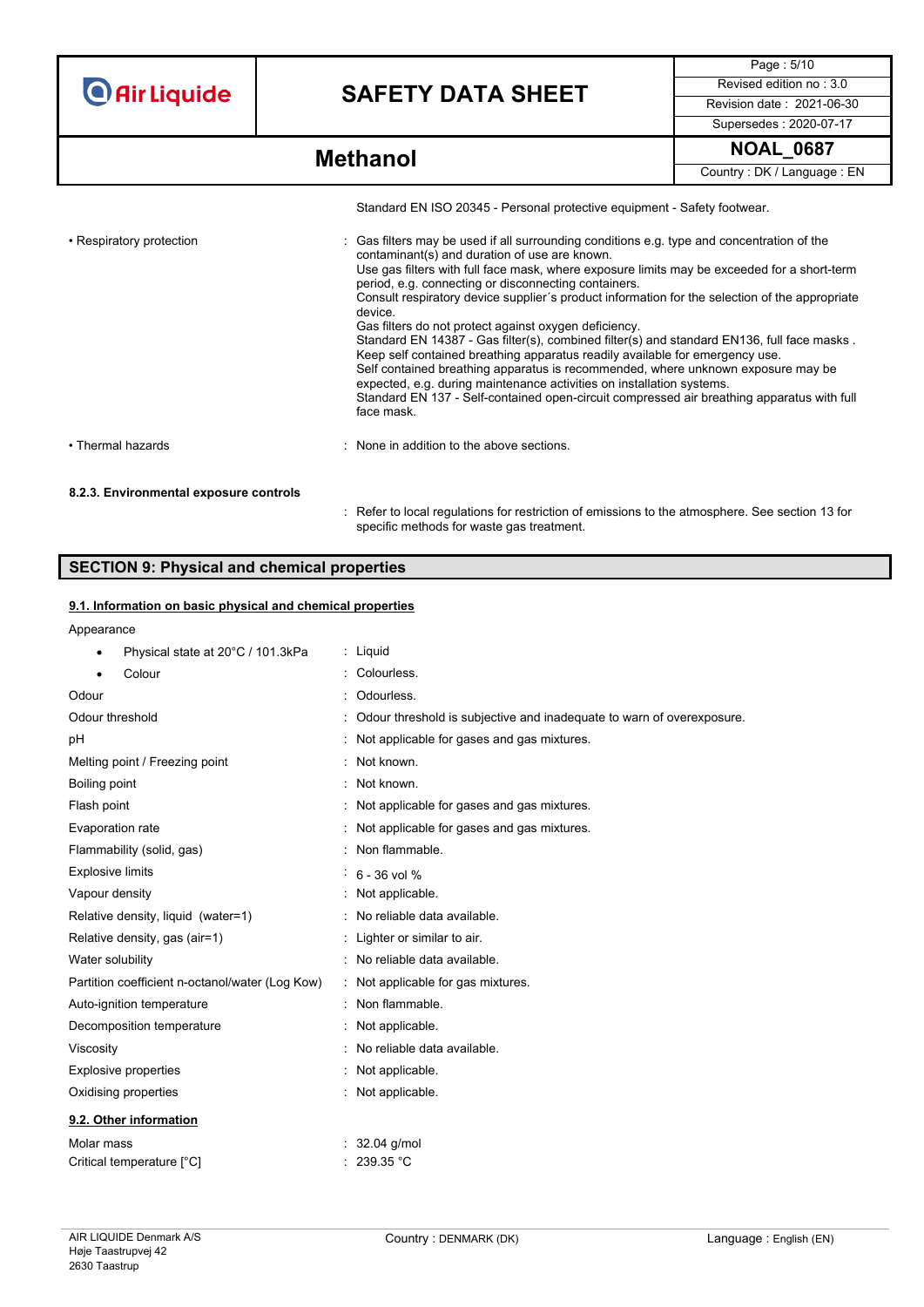# **SAFETY DATA SHEET** Revised edition no : 3.0

Page : 6/10 Supersedes : 2020-07-17

**NOAL\_0687 Methanol**

Country : DK / Language : EN

# **SECTION 10: Stability and reactivity**

| 10.1. Reactivity                         |                                                                                                           |
|------------------------------------------|-----------------------------------------------------------------------------------------------------------|
|                                          | : No reactivity hazard other than the effects described in sub-sections below.                            |
| 10.2. Chemical stability                 |                                                                                                           |
|                                          | : Stable under normal conditions.                                                                         |
| 10.3. Possibility of hazardous reactions |                                                                                                           |
|                                          | : None.                                                                                                   |
| 10.4. Conditions to avoid                |                                                                                                           |
|                                          | : Avoid moisture in installation systems.                                                                 |
| 10.5. Incompatible materials             |                                                                                                           |
|                                          | : None.                                                                                                   |
|                                          | For additional information on compatibility refer to ISO 11114.                                           |
| 10.6. Hazardous decomposition products   |                                                                                                           |
|                                          | : Under normal conditions of storage and use, hazardous decomposition products should not be<br>produced. |
|                                          |                                                                                                           |

## **SECTION 11: Toxicological information**

| 11.1. Information on toxicological effects |                                              |
|--------------------------------------------|----------------------------------------------|
| <b>Acute toxicity</b>                      | : Toxic if inhaled.                          |
|                                            | Toxic in contact with skin.                  |
| Skin corrosion/irritation                  | : No known effects from this product.        |
| Serious eye damage/irritation              | : No known effects from this product.        |
| Respiratory or skin sensitisation          | : No known effects from this product.        |
| Germ cell mutagenicity                     | : No known effects from this product.        |
| Carcinogenicity                            | : No known effects from this product.        |
| <b>Reproductive toxicity</b>               |                                              |
| Toxic for reproduction: Fertility          | : No known effects from this product.        |
| Toxic for reproduction: unborn child       | No known effects from this product.          |
| <b>STOT-single exposure</b>                | : Causes damage to organs.                   |
| <b>STOT-repeated exposure</b>              | : No known effects from this product.        |
| <b>Aspiration hazard</b>                   | : Not applicable for gases and gas mixtures. |

# **SECTION 12: Ecological information**

### **12.1. Toxicity**

| EC50 48h - Daphnia magna [mq/l] | : No data available.            |
|---------------------------------|---------------------------------|
| $EC50$ 72h - Algae $[mg/l]$     | : No data available.            |
| $LC50$ 96 h - Fish $[mq/l]$     | $\therefore$ No data available. |
|                                 |                                 |

# **12.2. Persistence and degradability**

## **12.3. Bioaccumulative potential**

Assessment in the contraction of the contraction of the contraction of the contraction of the contraction of the contraction of the contraction of the contraction of the contraction of the contraction of the contraction of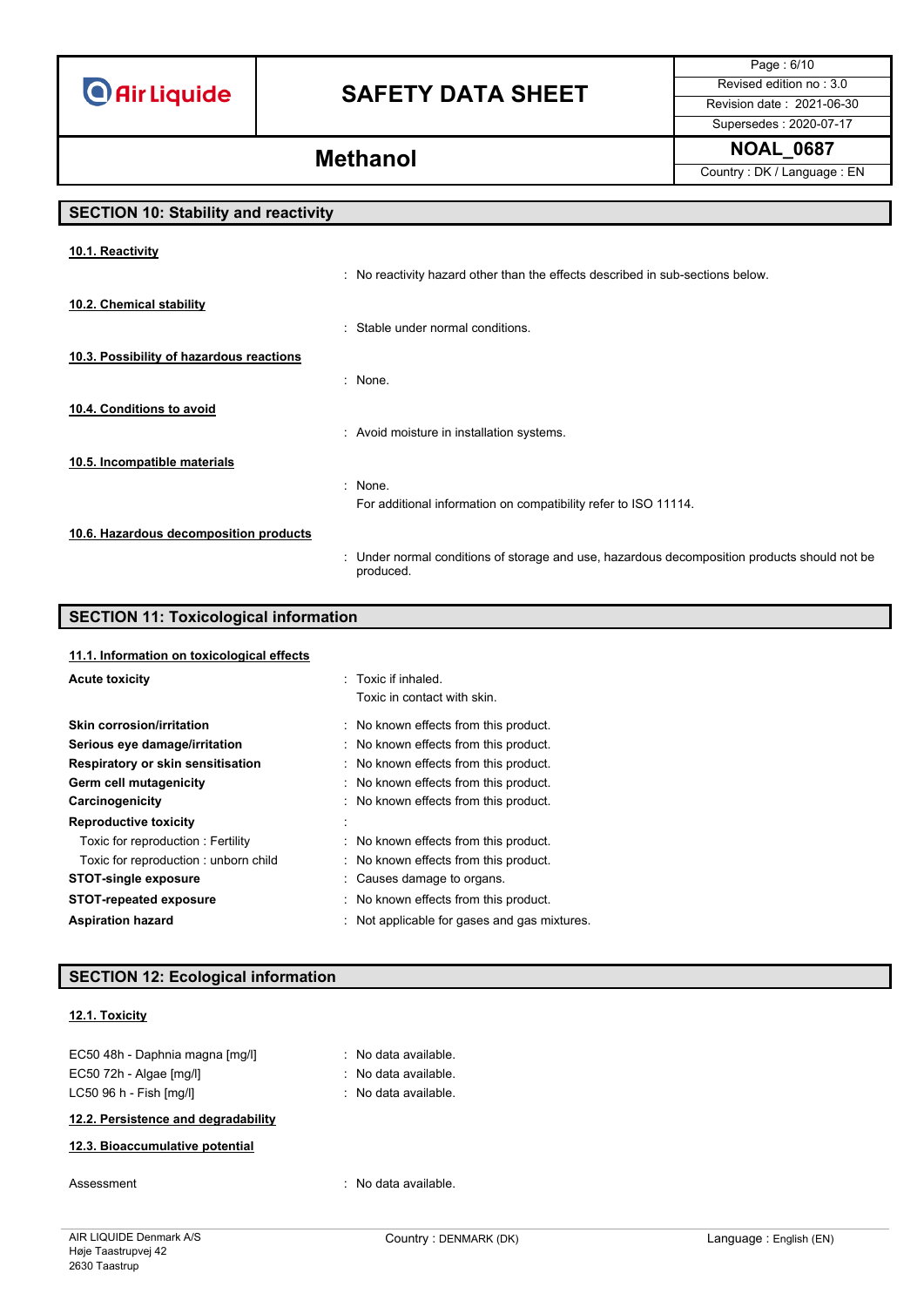| <b>O</b> Air Liquide |  |  |
|----------------------|--|--|
|                      |  |  |

Page : 7/10 Supersedes : 2020-07-17

**NOAL\_0687 Methanol** Country : DK / Language : EN

#### **12.4. Mobility in soil**

Assessment **induced in the cause of its high volatility**, the product is unlikely to cause ground or water pollution. Partition into soil is unlikely.

## **12.5. Results of PBT and vPvB assessment**

Assessment : No data available.

## **12.6. Other adverse effects**

Other adverse effects **in the case of the COS**  $\sim$  No known effects from this product.

Effect on the ozone layer **in the set of the set of the set of the set of the set of the set of the set of the set of the set of the set of the set of the set of the set of the set of the set of the set of the set of the s** 

## **SECTION 13: Disposal considerations**

#### **13.1. Waste treatment methods**

|                                                                                       | Contact supplier if quidance is required.                                                                                                             |
|---------------------------------------------------------------------------------------|-------------------------------------------------------------------------------------------------------------------------------------------------------|
|                                                                                       | Must not be discharged to atmosphere.                                                                                                                 |
|                                                                                       | Ensure that the emission levels from local regulations or operating permits are not exceeded.                                                         |
|                                                                                       | Refer to the EIGA code of practice Doc.30 "Disposal of Gases", downloadable at<br>http://www.eiga.org for more guidance on suitable disposal methods. |
|                                                                                       | Return unused product in original container to supplier.                                                                                              |
| List of hazardous waste codes (from<br>Commission Decision 2000/532/EC as<br>amended) | $\pm$ 16 05 04 $^*$ . Gases in pressure containers (including halons) containing hazardous substances.                                                |
| 13.2. Additional information                                                          |                                                                                                                                                       |
|                                                                                       | : External treatment and disposal of waste should comply with applicable local and/or national<br>regulations.                                        |

## **SECTION 14: Transport information**

### **14.1. UN number**

| UN-No.                                | 1230                    |
|---------------------------------------|-------------------------|
| 14.2. UN proper shipping name         |                         |
| Transport by road/rail (ADR/RID)      | <b>METHANOL</b><br>ä,   |
| Transport by air (ICAO-TI / IATA-DGR) | Methanol<br>×.          |
| Transport by sea (IMDG)               | <b>METHANOL</b><br>ä,   |
| 14.3. Transport hazard class(es)      |                         |
| Labelling                             | 6                       |
|                                       | 3 : Flammable liquids.  |
|                                       | 6.1 : Toxic substances. |
| Transport by road/rail (ADR/RID)      |                         |
| Class                                 | 3                       |

| Class                        |
|------------------------------|
| Classification code          |
| Hazard identification number |
| <b>Tunnel Restriction</b>    |

## **Transport by air (ICAO-TI / IATA-DGR)**

carriage : Passage forbidden through tunnels of category E

: D/E - Bulk or Tank carriage : Passage forbidden through tunnels of category D and E. Other

 $E$  FT1  $: 336$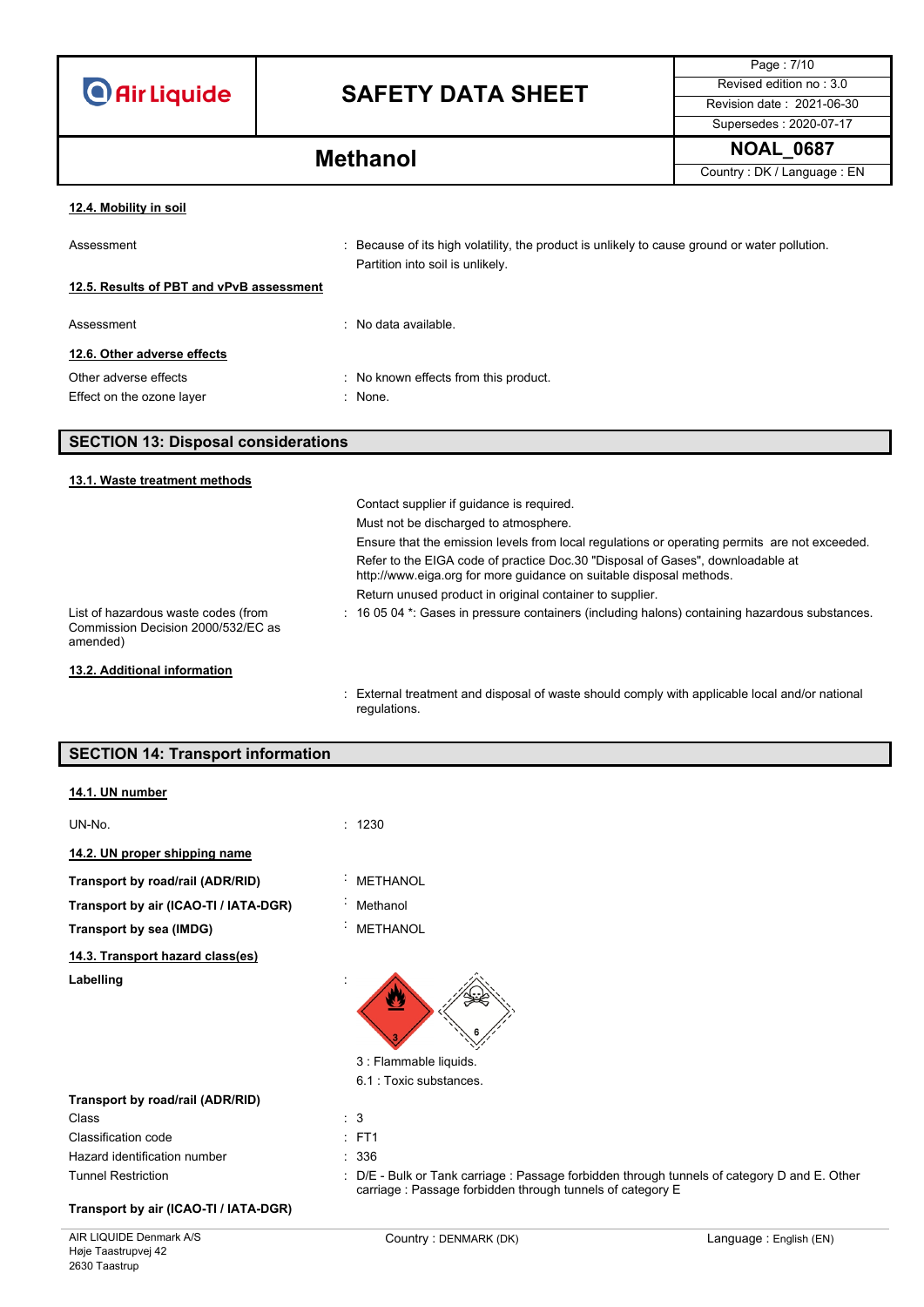

Page : 8/10 Supersedes : 2020-07-17

**NOAL\_0687 Methanol** Country : DK / Language : EN

| Class / Div. (Sub. risk(s))           | : 3(6.1)                                                                                                                                 |
|---------------------------------------|------------------------------------------------------------------------------------------------------------------------------------------|
| Transport by sea (IMDG)               |                                                                                                                                          |
| Class / Div. (Sub. risk(s))           | : 3(6.1)                                                                                                                                 |
| Emergency Schedule (EmS) - Fire       | $: F-E$                                                                                                                                  |
| Emergency Schedule (EmS) - Spillage   | $: S-D$                                                                                                                                  |
| 14.4. Packing group                   |                                                                                                                                          |
| Transport by road/rail (ADR/RID)      | : II - substances presenting medium danger.                                                                                              |
| Transport by air (ICAO-TI / IATA-DGR) | : II - Medium Danger.                                                                                                                    |
| Transport by sea (IMDG)               | : II - substances presenting medium danger.                                                                                              |
| 14.5. Environmental hazards           |                                                                                                                                          |
| Transport by road/rail (ADR/RID)      | None.                                                                                                                                    |
| Transport by air (ICAO-TI / IATA-DGR) | None.                                                                                                                                    |
| Transport by sea (IMDG)               | None.                                                                                                                                    |
| 14.6. Special precautions for user    |                                                                                                                                          |
| <b>Packing Instruction(s)</b>         |                                                                                                                                          |
| Transport by road/rail (ADR/RID)      | : P001.                                                                                                                                  |
|                                       | IBC02                                                                                                                                    |
| Transport by air (ICAO-TI / IATA-DGR) |                                                                                                                                          |
| Passenger and Cargo Aircraft          | : 352.                                                                                                                                   |
| Cargo Aircraft only                   | : 364.                                                                                                                                   |
| Transport by sea (IMDG)               | : P001                                                                                                                                   |
| Special transport precautions         | : Avoid transport on vehicles where the load space is not separated from the driver's<br>compartment.                                    |
|                                       | Ensure vehicle driver is aware of the potential hazards of the load and knows what to do in the<br>event of an accident or an emergency. |
|                                       | Before transporting product containers:                                                                                                  |
|                                       | - Ensure there is adequate ventilation.                                                                                                  |
|                                       | - Ensure that containers are firmly secured.                                                                                             |
|                                       | - Ensure valve is closed and not leaking.                                                                                                |
|                                       | - Ensure valve outlet cap nut or plug (where provided) is correctly fitted.                                                              |
|                                       | - Ensure valve protection device (where provided) is correctly fitted.                                                                   |

## **14.7. Transport in bulk according to Annex II of Marpol and the IBC Code**

: Not applicable.

# **SECTION 15: Regulatory information**

## **EU-Regulations**

| Restrictions on use<br>Seveso Directive: 2012/18/EU (Seveso III) | $\therefore$ None.<br>. Not covered.                  |
|------------------------------------------------------------------|-------------------------------------------------------|
| <b>National regulations</b>                                      |                                                       |
| National legislation                                             | : Ensure all national/local regulations are observed. |

## **Denmark**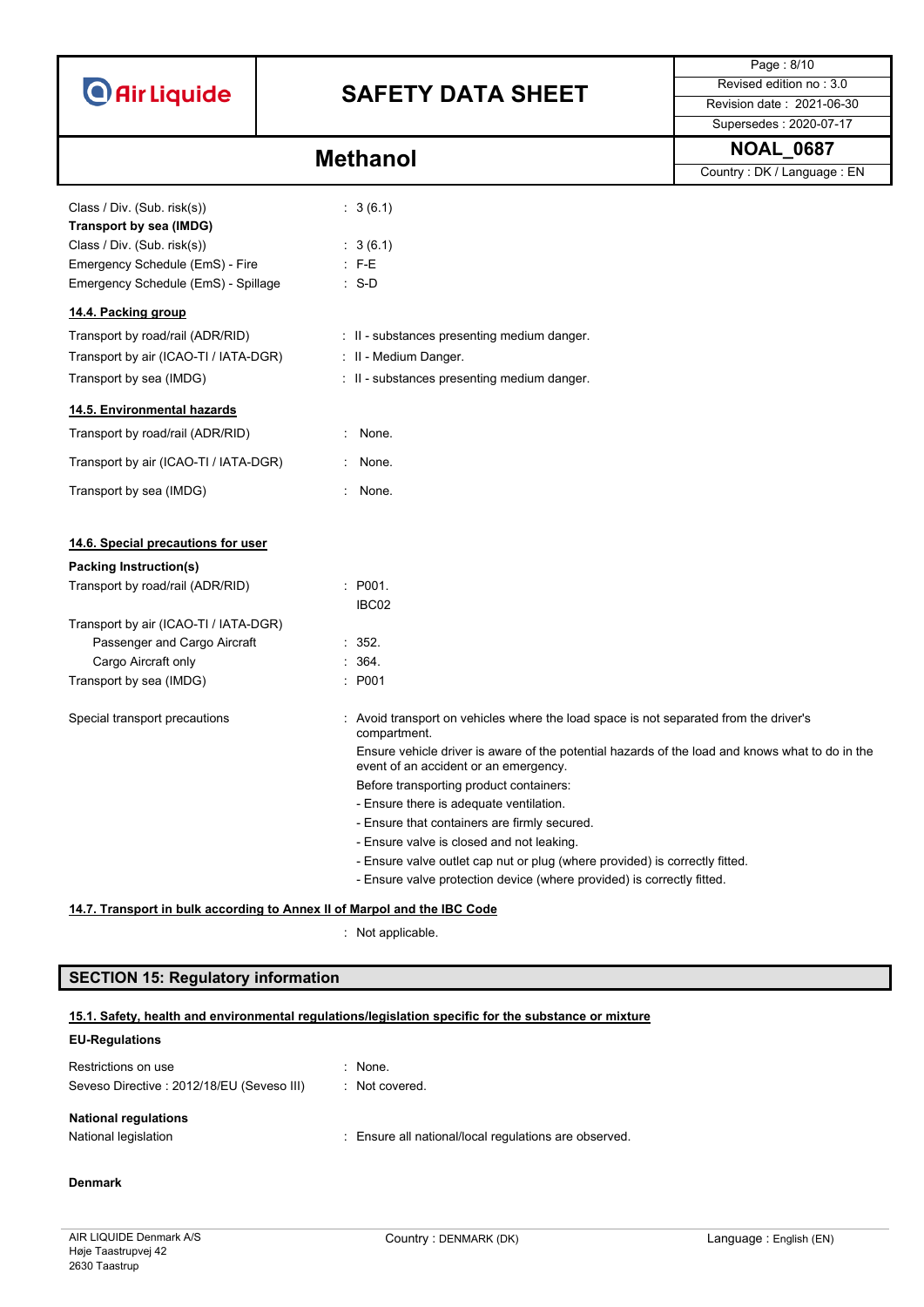|                                                                                                                  |  |                                                                                                                                              | Page: 9/10                |
|------------------------------------------------------------------------------------------------------------------|--|----------------------------------------------------------------------------------------------------------------------------------------------|---------------------------|
| <b>O</b> Air Liquide                                                                                             |  | <b>SAFETY DATA SHEET</b>                                                                                                                     | Revised edition no: 3.0   |
|                                                                                                                  |  |                                                                                                                                              | Revision date: 2021-06-30 |
|                                                                                                                  |  |                                                                                                                                              | Supersedes: 2020-07-17    |
| <b>Methanol</b>                                                                                                  |  | <b>NOAL_0687</b>                                                                                                                             |                           |
|                                                                                                                  |  | Country: DK / Language: EN                                                                                                                   |                           |
| Recommendations Danish Regulation<br>: Young people below the age of 18 years are not allowed to use the product |  |                                                                                                                                              |                           |
|                                                                                                                  |  | Pregnant/breastfeeding women working with the product must not be in direct contact with the<br>product                                      |                           |
|                                                                                                                  |  | The requirements from the Danish Working Environment Authorities regarding work with<br>carcinogens must be followed during use and disposal |                           |
| 15.2. Chemical safety assessment                                                                                 |  |                                                                                                                                              |                           |
|                                                                                                                  |  | : A CSA does not need to be carried out for this product.                                                                                    |                           |

| <b>SECTION 16: Other information</b> |                                                                                                              |
|--------------------------------------|--------------------------------------------------------------------------------------------------------------|
|                                      |                                                                                                              |
| Indication of changes                | Revised safety data sheet in accordance with commission regulation (EU) No 453/2010.                         |
| Abbreviations and acronyms           | : ATE - Acute Toxicity Estimate                                                                              |
|                                      | CLP - Classification Labelling Packaging Regulation; Regulation (EC) No 1272/2008                            |
|                                      | REACH - Registration, Evaluation, Authorisation and Restriction of Chemicals Regulation (EC)<br>No 1907/2006 |
|                                      | EINECS - European Inventory of Existing Commercial Chemical Substances                                       |
|                                      | CAS# - Chemical Abstract Service number                                                                      |
|                                      | PPE - Personal Protection Equipment                                                                          |
|                                      | LC50 - Lethal Concentration to 50 % of a test population                                                     |
|                                      | <b>RMM - Risk Management Measures</b>                                                                        |
|                                      | PBT - Persistent. Bioaccumulative and Toxic                                                                  |
|                                      | vPvB - Very Persistent and Very Bioaccumulative                                                              |
|                                      | STOT- SE: Specific Target Organ Toxicity - Single Exposure                                                   |
|                                      | <b>CSA - Chemical Safety Assessment</b>                                                                      |
|                                      | <b>EN</b> - European Standard                                                                                |
|                                      | <b>UN</b> - United Nations                                                                                   |
|                                      | ADR - International Agreement concerning the International Carriage of Dangerous Goods by<br>Road            |
|                                      | IATA - International Air Transport Association                                                               |
|                                      | IMDG code - International Maritime Dangerous Goods                                                           |
|                                      | RID - Regulations concerning the International Carriage of Dangerous Goods by Rail                           |
|                                      | WGK - Water Hazard Class                                                                                     |
|                                      | STOT - RE: Specific Target Organ Toxicity - Repeated Exposure                                                |
| Training advice                      | Users of breathing apparatus must be trained.                                                                |
|                                      | Ensure operators understand the toxicity hazard.                                                             |

Full text of H- and EUH-statements

| Acute Tox. 3 (Dermal)         | Acute toxicity (dermal), Category 3                          |
|-------------------------------|--------------------------------------------------------------|
| Acute Tox. 3 (Inhalation)     | Acute toxicity (inhal.), Category 3                          |
| Acute Tox. 3 (Inhalation:gas) | Acute toxicity (inhalation:gas) Category 3                   |
| Acute Tox. 3 (Oral)           | Acute toxicity (oral), Category 3                            |
| Flam. Lig. 2                  | Flammable liquids, Category 2                                |
| STOT SE <sub>1</sub>          | Specific target organ toxicity - Single exposure, Category 1 |
| H <sub>225</sub>              | Highly flammable liquid and vapour.                          |
| H301                          | Toxic if swallowed.                                          |
| H311                          | Toxic in contact with skin.                                  |
| H331                          | Toxic if inhaled.                                            |
| H370                          | Causes damage to organs.                                     |